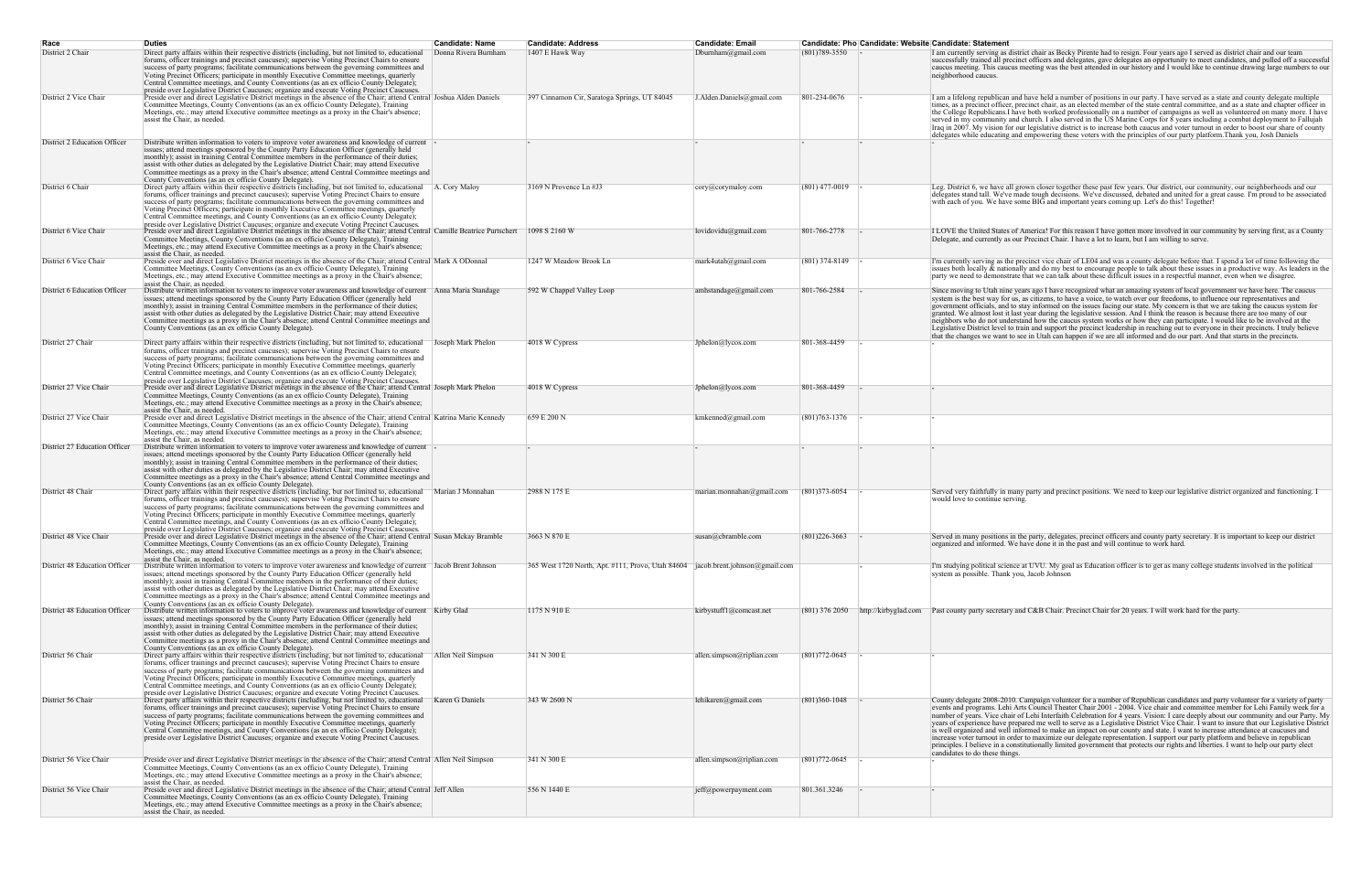| District 56 Vice Chair        | Preside over and direct Legislative District meetings in the absence of the Chair; attend Central Karen G Daniels<br>Committee Meetings, County Conventions (as an ex officio County Delegate), Training<br>Meetings, etc.; may attend Executive Committee meetings as a proxy in the Chair's absence;<br>assist the Chair, as needed.                                                                                                                                                                                                                                                                                                                               | 343 W 2600 N          | lehikaren@gmail.com         | $(801)360-1048$ | County delegate 2008-2010. Campaign volunteer for a number of Republican candidates and party volunteer for a variety of party<br>events and programs. Lehi Arts Council Theater Chair 2001 - 2004. Vice chair and committee member for Lehi Family week for a<br>number of years. Vice chair of Lehi Interfaith Celebration for 4 years. Vision: I care deeply about our community and our Party. My<br>years of experience have prepared me well to serve as a Legislative District Vice Chair. I want to insure that our Legislative District<br>is well organized and well informed to make an impact on our county and state. I want to increase attendance at caucuses and<br>increase voter turnout in order to maximize our delegate representation. I support our party platform and believe in republican |
|-------------------------------|----------------------------------------------------------------------------------------------------------------------------------------------------------------------------------------------------------------------------------------------------------------------------------------------------------------------------------------------------------------------------------------------------------------------------------------------------------------------------------------------------------------------------------------------------------------------------------------------------------------------------------------------------------------------|-----------------------|-----------------------------|-----------------|---------------------------------------------------------------------------------------------------------------------------------------------------------------------------------------------------------------------------------------------------------------------------------------------------------------------------------------------------------------------------------------------------------------------------------------------------------------------------------------------------------------------------------------------------------------------------------------------------------------------------------------------------------------------------------------------------------------------------------------------------------------------------------------------------------------------|
|                               |                                                                                                                                                                                                                                                                                                                                                                                                                                                                                                                                                                                                                                                                      |                       |                             |                 | principles. I believe in a constitutionally limited government that protects our rights and liberties. I want to help our party elect                                                                                                                                                                                                                                                                                                                                                                                                                                                                                                                                                                                                                                                                               |
| District 56 Vice Chair        | Preside over and direct Legislative District meetings in the absence of the Chair; attend Central Seth Daniel Cox<br>Committee Meetings, County Conventions (as an ex officio County Delegate), Training<br>Meetings, etc.; may attend Executive Committee meetings as a proxy in the Chair's absence;<br>assist the Chair, as needed.                                                                                                                                                                                                                                                                                                                               | 868 E 760 N           | urubu715@gmail.com          | 801-400-8807    | candidates to do these things.<br>Current Precinct Vice Chair LE06. I would like to contribute to the party in any way I can. I have fought for conservative principles<br>and I believe I have skills that would be of great service. I'm a web developer and actively follow politics through social media and<br>other platforms.                                                                                                                                                                                                                                                                                                                                                                                                                                                                                |
| District 56 Vice Chair        | Preside over and direct Legislative District meetings in the absence of the Chair; attend Central Nels Beckstrand<br>Committee Meetings, County Conventions (as an ex officio County Delegate), Training<br>Meetings, etc.; may attend Executive Committee meetings as a proxy in the Chair's absence;                                                                                                                                                                                                                                                                                                                                                               | 881 N 250 W           | NelsBeckstrand@gmail.com    | 801-787-2381    |                                                                                                                                                                                                                                                                                                                                                                                                                                                                                                                                                                                                                                                                                                                                                                                                                     |
| District 56 Education Officer | assist the Chair, as needed.<br>Distribute written information to voters to improve voter awareness and knowledge of current Jeff Allen<br>issues; attend meetings sponsored by the County Party Education Officer (generally held<br>monthly); assist in training Central Committee members in the performance of their duties;<br>assist with other duties as delegated by the Legislative District Chair; may attend Executive<br>Committee meetings as a proxy in the Chair's absence; attend Central Committee meetings and<br>County Conventions (as an ex officio County Delegate).                                                                           | 556 N 1440 E          | jeff@powerpayment.com       | 801.361.3246    |                                                                                                                                                                                                                                                                                                                                                                                                                                                                                                                                                                                                                                                                                                                                                                                                                     |
| District 56 Education Officer | Distribute written information to voters to improve voter awareness and knowledge of current Seth Daniel Cox<br>issues; attend meetings sponsored by the County Party Education Officer (generally held<br>monthly); assist in training Central Committee members in the performance of their duties;<br>assist with other duties as delegated by the Legislative District Chair; may attend Executive<br>Committee meetings as a proxy in the Chair's absence; attend Central Committee meetings and<br>County Conventions (as an ex officio County Delegate).                                                                                                      | 868 E 760 N           | urubu715@gmail.com          | 801-400-8807    | Current Precinct Vice Chair LE06. I would like to contribute to the party in any way I can. I have fought for conservative principles<br>and I believe I have skills that would be of great service. I'm a web developer and actively follow politics through social media and<br>other platforms.                                                                                                                                                                                                                                                                                                                                                                                                                                                                                                                  |
| District 56 Education Officer | Distribute written information to voters to improve voter awareness and knowledge of current Nels Beckstrand<br>issues; attend meetings sponsored by the County Party Education Officer (generally held<br>monthly); assist in training Central Committee members in the performance of their duties;<br>assist with other duties as delegated by the Legislative District Chair; may attend Executive<br>Committee meetings as a proxy in the Chair's absence; attend Central Committee meetings and                                                                                                                                                                | 881 N 250 W           | NelsBeckstrand@gmail.com    | 801-787-2381    |                                                                                                                                                                                                                                                                                                                                                                                                                                                                                                                                                                                                                                                                                                                                                                                                                     |
| District 57 Chair             | County Conventions (as an ex officio County Delegate).<br>Direct party affairs within their respective districts (including, but not limited to, educational Shayne Bennett Pierce<br>forums, officer trainings and precinct caucuses); supervise Voting Precinct Chairs to ensure<br>success of party programs; facilitate communications between the governing committees and<br>Voting Precinct Officers; participate in monthly Executive Committee meetings, quarterly<br>Central Committee meetings, and County Conventions (as an ex officio County Delegate);                                                                                                | 2360 N 1050 W         | shayne.pierce@gmail.com     | 801-830-0472    | I am a God-fearing, tea party conservative that strongly supports the Utah County Republican Party platform. I am a military veterar<br>desiring continued service to my God and country and defending the constitution. I have served as district chair for the past four<br>years. I previously held the position of precinct chair and have been an active delegate since 2008. My wife and I have been married<br>20 years, have eight children, and are eleven year residents of Pleasant Grove.                                                                                                                                                                                                                                                                                                               |
| District 57 Vice Chair        | preside over Legislative District Caucuses; organize and execute Voting Precinct Caucuses.<br>Preside over and direct Legislative District meetings in the absence of the Chair; attend Central Kraig Ashby Thorne<br>Committee Meetings, County Conventions (as an ex officio County Delegate), Training<br>Meetings, etc.; may attend Executive Committee meetings as a proxy in the Chair's absence;<br>assist the Chair, as needed.                                                                                                                                                                                                                              | 299 S Cherry Hill Dr  | kraigthorne@yahoo.com       | 801-368-9874    | I have been involved in the Utah County Republican Party as chair or vice chair for PG6 and Vice Chair of Legislative District 57<br>for over ten years. I have been an officer in the Veterans of Foreign Wars (post 4918 and District 4) for over seven years.                                                                                                                                                                                                                                                                                                                                                                                                                                                                                                                                                    |
| District 57 Education Officer | Distribute written information to voters to improve voter awareness and knowledge of current Lauralyn Oldham Eberting<br>issues; attend meetings sponsored by the County Party Education Officer (generally held<br>monthly); assist in training Central Committee members in the performance of their duties;<br>assist with other duties as delegated by the Legislative District Chair; may attend Executive<br>Committee meetings as a proxy in the Chair's absence; attend Central Committee meetings and                                                                                                                                                       | 2154 N 900 W          | ebertingfam@gmail.com       | 801-796-8803    |                                                                                                                                                                                                                                                                                                                                                                                                                                                                                                                                                                                                                                                                                                                                                                                                                     |
| District 59 Chair             | County Conventions (as an ex officio County Delegate).<br>Direct party affairs within their respective districts (including, but not limited to, educational<br>David Charles Loper<br>forums, officer trainings and precinct caucuses); supervise Voting Precinct Chairs to ensure<br>success of party programs; facilitate communications between the governing committees and<br>Voting Precinct Officers; participate in monthly Executive Committee meetings, quarterly<br>Central Committee meetings, and County Conventions (as an ex officio County Delegate);<br>preside over Legislative District Caucuses; organize and execute Voting Precinct Caucuses. | 786 N 480 W           | $stygian(\omega gmail.com)$ | 8018365373      | I am a strong defender of the US Constitution and its principles. I defend and protect the principles and statutes of the US<br>Constitution, the Utah State Constitution, and the Platform of the Utah Republican Party in every decision I make politically and<br>personally. I have served and assisted the officers of the Utah County GOP in the need of the party and the execution of party<br>business at every event. As a computer engineer I bring a wealth of knowledge and experience to the party in general and to the<br>policies which shape this county and its technology. Call me if you have questions: 801-836-5373.                                                                                                                                                                         |
| District 59 Vice Chair        | Preside over and direct Legislative District meetings in the absence of the Chair; attend Central<br>Committee Meetings, County Conventions (as an ex officio County Delegate), Training<br>Meetings, etc.; may attend Executive Committee meetings as a proxy in the Chair's absence;                                                                                                                                                                                                                                                                                                                                                                               |                       |                             |                 |                                                                                                                                                                                                                                                                                                                                                                                                                                                                                                                                                                                                                                                                                                                                                                                                                     |
| District 59 Education Officer | assist the Chair, as needed.<br>Distribute written information to voters to improve voter awareness and knowledge of current<br>issues; attend meetings sponsored by the County Party Education Officer (generally held<br>monthly); assist in training Central Committee members in the performance of their duties;<br>assist with other duties as delegated by the Legislative District Chair; may attend Executive<br>Committee meetings as a proxy in the Chair's absence; attend Central Committee meetings and                                                                                                                                                |                       |                             |                 |                                                                                                                                                                                                                                                                                                                                                                                                                                                                                                                                                                                                                                                                                                                                                                                                                     |
| District 60 Chair             | County Conventions (as an ex officio County Delegate).<br>Direct party affairs within their respective districts (including, but not limited to, educational Nelson Abbott<br>forums, officer trainings and precinct caucuses); supervise Voting Precinct Chairs to ensure<br>success of party programs; facilitate communications between the governing committees and<br>Voting Precinct Officers; participate in monthly Executive Committee meetings, quarterly<br>Central Committee meetings, and County Conventions (as an ex officio County Delegate);<br>preside over Legislative District Caucuses; organize and execute Voting Precinct Caucuses.          | 195 S Palisades Dr    | nelson@abbottlawfirm.com    | 801-372-3308    | I have lived in LD60 since 1998 and I have been involved in supporting the Republican party since graduating from BYU.                                                                                                                                                                                                                                                                                                                                                                                                                                                                                                                                                                                                                                                                                              |
| District 60 Chair             | Direct party affairs within their respective districts (including, but not limited to, educational<br>Linda Joye Houskeeper<br>forums, officer trainings and precinct caucuses); supervise Voting Precinct Chairs to ensure<br>success of party programs; facilitate communications between the governing committees and<br>Voting Precinct Officers; participate in monthly Executive Committee meetings, quarterly<br>Central Committee meetings, and County Conventions (as an ex officio County Delegate);<br>preside over Legislative District Caucuses; organize and execute Voting Precinct Caucuses.                                                         | 920 S 150 E           | houskeeper4chair@gmail.com  | 801-225-3332    |                                                                                                                                                                                                                                                                                                                                                                                                                                                                                                                                                                                                                                                                                                                                                                                                                     |
| District 60 Vice Chair        | Preside over and direct Legislative District meetings in the absence of the Chair; attend Central Barbara Putz Petty<br>Committee Meetings, County Conventions (as an ex officio County Delegate), Training<br>Meetings, etc.; may attend Executive Committee meetings as a proxy in the Chair's absence;<br>assist the Chair, as needed.                                                                                                                                                                                                                                                                                                                            | 44 Garden Park Dr #10 | laddap@netzero.net          | $(801)830-0609$ | I have served in all three legislative district positions in two different legislative districts. I have actively fought for liberty for years<br>and I'm ready to roll up my sleeves and get to work.                                                                                                                                                                                                                                                                                                                                                                                                                                                                                                                                                                                                              |
| District 60 Vice Chair        | Preside over and direct Legislative District meetings in the absence of the Chair; attend Central Linda Joye Houskeeper<br>Committee Meetings, County Conventions (as an ex officio County Delegate), Training<br>Meetings, etc.; may attend Executive Committee meetings as a proxy in the Chair's absence;<br>assist the Chair, as needed.                                                                                                                                                                                                                                                                                                                         | 920 S 150 E           | houskeeper4chair@gmail.com  | 801-225-3332    |                                                                                                                                                                                                                                                                                                                                                                                                                                                                                                                                                                                                                                                                                                                                                                                                                     |
| District 60 Education Officer | Distribute written information to voters to improve voter awareness and knowledge of current Melanie Ogden Sorensen<br>issues; attend meetings sponsored by the County Party Education Officer (generally held<br>monthly); assist in training Central Committee members in the performance of their duties;<br>assist with other duties as delegated by the Legislative District Chair; may attend Executive<br>Committee meetings as a proxy in the Chair's absence; attend Central Committee meetings and<br>County Conventions (as an ex officio County Delegate).                                                                                               | 1596 S 705 E          | melaniesorensen@byu.net     | 385-225-6772    | I take very seriously the responsibility to represent our community and county in promoting conservative principles of proper<br>government and liberty. I have worked extremely hard to be informed and involved and to give my best efforts to making wise<br>decisions as a delegate representing my precinct. I have decided to run at the encouragement of several leaders in our party whom I<br>respect and admire. I offer my service in hopes that I can make a positive difference and promise to serve conscientiously.                                                                                                                                                                                                                                                                                  |
| District 60 Education Officer | Distribute written information to voters to improve voter awareness and knowledge of current Linda Joye Houskeeper<br>issues; attend meetings sponsored by the County Party Education Officer (generally held<br>monthly); assist in training Central Committee members in the performance of their duties;<br>assist with other duties as delegated by the Legislative District Chair; may attend Executive<br>Committee meetings as a proxy in the Chair's absence; attend Central Committee meetings and                                                                                                                                                          | 920 S 150 E           | houskeeper4chair@gmail.com  | 801-225-3332    |                                                                                                                                                                                                                                                                                                                                                                                                                                                                                                                                                                                                                                                                                                                                                                                                                     |
| District 61 Chair             | County Conventions (as an ex officio County Delegate).<br>Direct party affairs within their respective districts (including, but not limited to, educational<br>Arturo Morales-Ilan<br>forums, officer trainings and precinct caucuses); supervise Voting Precinct Chairs to ensure<br>success of party programs; facilitate communications between the governing committees and<br>Voting Precinct Officers; participate in monthly Executive Committee meetings, quarterly<br>Central Committee meetings, and County Conventions (as an ex officio County Delegate);<br>preside over Legislative District Caucuses; organize and execute Voting Precinct Caucuses. | 1762 S Glendell Dr    | $arturo1997$ usa@gmail.com  |                 | (801) 368-3660 https://www.facebook. All you need to know about me is that I am never afraid to stand up and speak up on defense of conservative truths and principles.<br>take the charge of representing my constituents very seriously and I do not miss County Central Committee meetings. I have been<br>quoted on every newspaper in Utah, Radio and TV representing our Republican values.                                                                                                                                                                                                                                                                                                                                                                                                                   |
| District 61 Vice Chair        | Preside over and direct Legislative District meetings in the absence of the Chair; attend Central David Kyle<br>Committee Meetings, County Conventions (as an ex officio County Delegate), Training<br>Meetings, etc.; may attend Executive Committee meetings as a proxy in the Chair's absence;<br>assist the Chair, as needed.                                                                                                                                                                                                                                                                                                                                    | 36 E 1700 S           | davidkyleonline@icloud.com  |                 | (801)615-1532 www.davidkyleonline. For seven years I have been a volunteer and a paid campaign consultant for conservative candidates only. Some of my professional<br>accomplishments include designing and constructing four world class education simulators, directing the development of multiple<br>mobile applications, including one that was #1 in the Apple iTunes store. Four years designing and managing development of online<br>CRM software and inventing and overseeing the development of a multi-million dollar revolutionary political campaign software.                                                                                                                                                                                                                                       |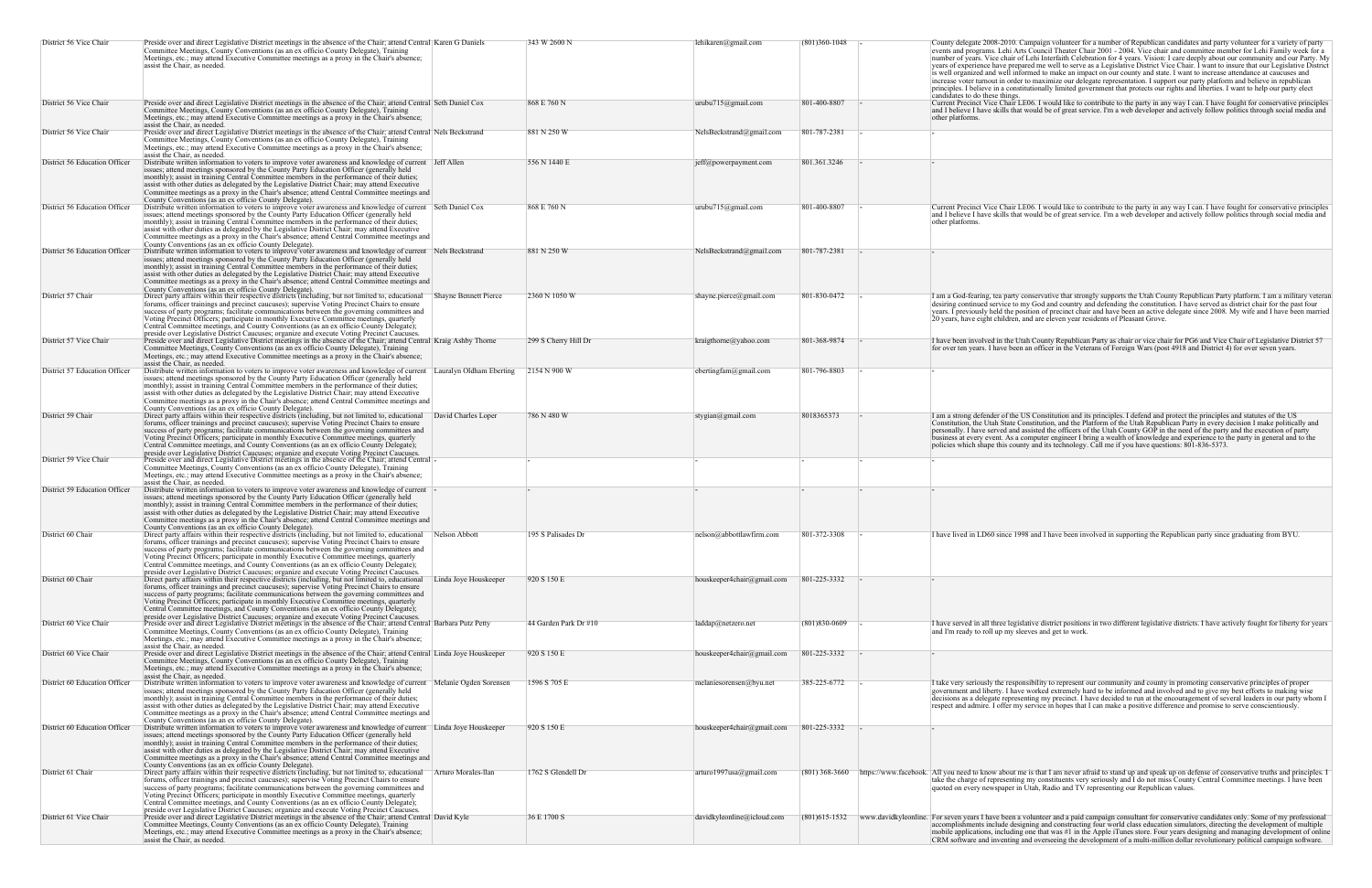| I have served as my precinct vice chair in the past and am excited to get back into a possible position in our district. I know how<br>critical it is that all precinct members get the necessary information to make informed decisions. Knowledge is power!                                        |
|------------------------------------------------------------------------------------------------------------------------------------------------------------------------------------------------------------------------------------------------------------------------------------------------------|
|                                                                                                                                                                                                                                                                                                      |
| I am a strong supporter of the caucus system. I am willing to do my part to make sure it runs.                                                                                                                                                                                                       |
| I have the experience to direct our district during this critical time with SB54 and the upcoming election cycle; Served as LD64<br>Chair 2011-13; LD64 Vice Chair 2009-11; UCRP Steering Cmte-PR/Media Officer 2013-15; precinct PR43 Vice Chair 2008-10;<br>County & State delegate last 10-12 yrs |
|                                                                                                                                                                                                                                                                                                      |
|                                                                                                                                                                                                                                                                                                      |
| I have been involved as a delegate since 2010 and have enjoyed serving as LD Vice Chair for the last two years. I would appreciate<br>the chance to serve as Chair. Feel free to call/email with any questions.                                                                                      |
|                                                                                                                                                                                                                                                                                                      |
|                                                                                                                                                                                                                                                                                                      |
| I am committed to helping expand the involvement and education of a broader range of voters throughout the district. This is an                                                                                                                                                                      |
| exciting time to be involved and to help promote the true ideals of freedom through empowering citizens to take action through<br>information.<br>I am committed to helping expand the involvement and education of a broader range of voters throughout the district. This is an                    |
| exciting time to be involved and to help promote the true ideals of freedom through empowering citizens to take action through<br>information.<br>-                                                                                                                                                  |
| I want to continue to educate and inform members of our district of election opportunities, caucus, central committee meetings, and<br>other important events. I also want to continue to do my work in getting voter registration throughout the district updated.                                  |
| Current LD Education Officer, Precinct Vice Chair PAUN06. Perfect attendance record to all meetings. Follow politics closely on<br>national and local levels.                                                                                                                                        |
| -<br>-                                                                                                                                                                                                                                                                                               |
|                                                                                                                                                                                                                                                                                                      |
|                                                                                                                                                                                                                                                                                                      |
|                                                                                                                                                                                                                                                                                                      |

| District 61 Education Officer | Distribute written information to voters to improve voter awareness and knowledge of current A Mark Holden<br>issues; attend meetings sponsored by the County Party Education Officer (generally held<br>monthly); assist in training Central Committee members in the performance of their duties;<br>assist with other duties as delegated by the Legislative District Chair; may attend Executive<br>Committee meetings as a proxy in the Chair's absence; attend Central Committee meetings and                                                                                                                                                                                          |                         | 3083 W 820 N     | Yunginheart@yahoo.com       | 8013749867        | I have served as my precinct vice chair in the past and am excited to get back into a possible position in our district. I know how<br>critical it is that all precinct members get the necessary information to make informed decisions. Knowledge is power!                                        |
|-------------------------------|----------------------------------------------------------------------------------------------------------------------------------------------------------------------------------------------------------------------------------------------------------------------------------------------------------------------------------------------------------------------------------------------------------------------------------------------------------------------------------------------------------------------------------------------------------------------------------------------------------------------------------------------------------------------------------------------|-------------------------|------------------|-----------------------------|-------------------|------------------------------------------------------------------------------------------------------------------------------------------------------------------------------------------------------------------------------------------------------------------------------------------------------|
| District 63 Chair             | County Conventions (as an ex officio County Delegate).<br>Direct party affairs within their respective districts (including, but not limited to, educational Leo L Lines<br>forums, officer trainings and precinct caucuses); supervise Voting Precinct Chairs to ensure<br>success of party programs; facilitate communications between the governing committees and<br>Voting Precinct Officers; participate in monthly Executive Committee meetings, quarterly<br>Central Committee meetings, and County Conventions (as an ex officio County Delegate);<br>preside over Legislative District Caucuses; organize and execute Voting Precinct Caucuses.                                    |                         | 365 N 600 E      | $gopleo(\vec{a})$ whd93.com | $(801)$ 636-0268  |                                                                                                                                                                                                                                                                                                      |
| District 63 Vice Chair        | Preside over and direct Legislative District meetings in the absence of the Chair; attend Central David Grant Wright<br>Committee Meetings, County Conventions (as an ex officio County Delegate), Training<br>Meetings, etc.; may attend Executive Committee meetings as a proxy in the Chair's absence;<br>assist the Chair, as needed.                                                                                                                                                                                                                                                                                                                                                    |                         | 2548 N 1060 E    | wright@math.byu.edu         | $(801)380-3997$   | I am a strong supporter of the caucus system. I am willing to do my part to make sure it runs.                                                                                                                                                                                                       |
| District 63 Education Officer | Distribute written information to voters to improve voter awareness and knowledge of current<br>issues; attend meetings sponsored by the County Party Education Officer (generally held<br>monthly); assist in training Central Committee members in the performance of their duties;<br>assist with other duties as delegated by the Legislative District Chair; may attend Executive<br>Committee meetings as a proxy in the Chair's absence; attend Central Committee meetings and<br>County Conventions (as an ex officio County Delegate).                                                                                                                                              |                         |                  |                             |                   |                                                                                                                                                                                                                                                                                                      |
| District 64 Chair             | Direct party affairs within their respective districts (including, but not limited to, educational<br>forums, officer trainings and precinct caucuses); supervise Voting Precinct Chairs to ensure<br>success of party programs; facilitate communications between the governing committees and<br>Voting Precinct Officers; participate in monthly Executive Committee meetings, quarterly<br>Central Committee meetings, and County Conventions (as an ex officio County Delegate);<br>preside over Legislative District Caucuses; organize and execute Voting Precinct Caucuses.                                                                                                          | Benjamin R Summerhalder | 125 S 1050 W #66 | benutahgop@aol.com          | $(801)375 - 7579$ | I have the experience to direct our district during this critical time with SB54 and the upcoming election cycle; Served as LD64<br>Chair 2011-13; LD64 Vice Chair 2009-11; UCRP Steering Cmte-PR/Media Officer 2013-15; precinct PR43 Vice Chair 2008-10;<br>County & State delegate last 10-12 yrs |
| District 64 Vice Chair        | Preside over and direct Legislative District meetings in the absence of the Chair; attend Central -<br>Committee Meetings, County Conventions (as an ex officio County Delegate), Training<br>Meetings, etc.; may attend Executive Committee meetings as a proxy in the Chair's absence;<br>assist the Chair, as needed.                                                                                                                                                                                                                                                                                                                                                                     |                         |                  |                             |                   |                                                                                                                                                                                                                                                                                                      |
| District 64 Education Officer | Distribute written information to voters to improve voter awareness and knowledge of current<br>issues; attend meetings sponsored by the County Party Education Officer (generally held<br>monthly); assist in training Central Committee members in the performance of their duties;<br>assist with other duties as delegated by the Legislative District Chair; may attend Executive<br>Committee meetings as a proxy in the Chair's absence; attend Central Committee meetings and                                                                                                                                                                                                        |                         |                  |                             |                   |                                                                                                                                                                                                                                                                                                      |
| District 65 Chair             | County Conventions (as an ex officio County Delegate).<br>Direct party affairs within their respective districts (including, but not limited to, educational<br>forums, officer trainings and precinct caucuses); supervise Voting Precinct Chairs to ensure<br>success of party programs; facilitate communications between the governing committees and<br>Voting Precinct Officers; participate in monthly Executive Committee meetings, quarterly<br>Central Committee meetings, and County Conventions (as an ex officio County Delegate);<br>preside over Legislative District Caucuses; organize and execute Voting Precinct Caucuses.                                                | Emily Ann Spackman      | 148 Brookside Dr | espackman@gmail.com         | 801.489.1328      | I have been involved as a delegate since 2010 and have enjoyed serving as LD Vice Chair for the last two years. I would appreciate<br>the chance to serve as Chair. Feel free to call/email with any questions.                                                                                      |
| District 65 Vice Chair        | Preside over and direct Legislative District meetings in the absence of the Chair; attend Central Amandah K Hendricks<br>Committee Meetings, County Conventions (as an ex officio County Delegate), Training<br>Meetings, etc.; may attend Executive Committee meetings as a proxy in the Chair's absence;<br>assist the Chair, as needed.                                                                                                                                                                                                                                                                                                                                                   |                         | 597 W 600 S      | Utahite@hotmail.com         | 8016367762        |                                                                                                                                                                                                                                                                                                      |
| District 65 Education Officer | Distribute written information to voters to improve voter awareness and knowledge of current<br>issues; attend meetings sponsored by the County Party Education Officer (generally held<br>monthly); assist in training Central Committee members in the performance of their duties;<br>assist with other duties as delegated by the Legislative District Chair; may attend Executive<br>Committee meetings as a proxy in the Chair's absence; attend Central Committee meetings and<br>County Conventions (as an ex officio County Delegate).                                                                                                                                              |                         |                  |                             |                   |                                                                                                                                                                                                                                                                                                      |
| District 66 Chair             | Direct party affairs within their respective districts (including, but not limited to, educational Gerald Chad Bunn<br>forums, officer trainings and precinct caucuses); supervise Voting Precinct Chairs to ensure<br>success of party programs; facilitate communications between the governing committees and<br>Voting Precinct Officers; participate in monthly Executive Committee meetings, quarterly<br>Central Committee meetings, and County Conventions (as an ex officio County Delegate);                                                                                                                                                                                       |                         | 55 S 1060 E      | chad bunn@byu.edu           | $(801)422 - 6199$ |                                                                                                                                                                                                                                                                                                      |
| District 66 Chair             | preside over Legislative District Caucuses; organize and execute Voting Precinct Caucuses.<br>Direct party affairs within their respective districts (including, but not limited to, educational Hugh Black<br>forums, officer trainings and precinct caucuses); supervise Voting Precinct Chairs to ensure<br>success of party programs; facilitate communications between the governing committees and<br>Voting Precinct Officers; participate in monthly Executive Committee meetings, quarterly<br>Central Committee meetings, and County Conventions (as an ex officio County Delegate);<br>preside over Legislative District Caucuses; organize and execute Voting Precinct Caucuses. |                         | 1259 E 1440 S    | hughbblack@gmail.com        | $(801)592 - 2406$ | I am committed to helping expand the involvement and education of a broader range of voters throughout the district. This is an<br>exciting time to be involved and to help promote the true ideals of freedom through empowering citizens to take action through<br>information.                    |
| District 66 Vice Chair        | Preside over and direct Legislative District meetings in the absence of the Chair; attend Central Hugh Black<br>Committee Meetings, County Conventions (as an ex officio County Delegate), Training<br>Meetings, etc.; may attend Executive Committee meetings as a proxy in the Chair's absence;<br>assist the Chair, as needed.                                                                                                                                                                                                                                                                                                                                                            |                         | 1259 E 1440 S    | hughbblack@gmail.com        | $(801)592 - 2406$ | I am committed to helping expand the involvement and education of a broader range of voters throughout the district. This is an<br>exciting time to be involved and to help promote the true ideals of freedom through empowering citizens to take action through<br>information.                    |
| District 66 Vice Chair        | Preside over and direct Legislative District meetings in the absence of the Chair; attend Central Keir Andrew Scoubes<br>Committee Meetings, County Conventions (as an ex officio County Delegate), Training<br>Meetings, etc.; may attend Executive Committee meetings as a proxy in the Chair's absence;<br>assist the Chair, as needed.                                                                                                                                                                                                                                                                                                                                                   |                         | 380 E 200 N      | scoubes@gmail.com           | $(801)798 - 2891$ |                                                                                                                                                                                                                                                                                                      |
| District 66 Education Officer | Distribute written information to voters to improve voter awareness and knowledge of current Adena Norma Campbell<br>issues; attend meetings sponsored by the County Party Education Officer (generally held<br>monthly); assist in training Central Committee members in the performance of their duties;<br>assist with other duties as delegated by the Legislative District Chair; may attend Executive<br>Committee meetings as a proxy in the Chair's absence; attend Central Committee meetings and<br>County Conventions (as an ex officio County Delegate).                                                                                                                         |                         | 2211 E 1400 S    | sfprecinct15@gmail.com      | 8019749865        | I want to continue to educate and inform members of our district of election opportunities, caucus, central committee meetings, and<br>other important events. I also want to continue to do my work in getting voter registration throughout the district updated.                                  |
| District 67 Chair             | Direct party affairs within their respective districts (including, but not limited to, educational<br>forums, officer trainings and precinct caucuses); supervise Voting Precinct Chairs to ensure<br>success of party programs; facilitate communications between the governing committees and<br>Voting Precinct Officers; participate in monthly Executive Committee meetings, quarterly<br>Central Committee meetings, and County Conventions (as an ex officio County Delegate);<br>preside over Legislative District Caucuses; organize and execute Voting Precinct Caucuses.                                                                                                          | Shauna L Phelps         | 8722 S 6200 W    | shaunaphelps@gmail.com      | $(801)722 - 4446$ | Current LD Education Officer, Precinct Vice Chair PAUN06. Perfect attendance record to all meetings. Follow politics closely on<br>national and local levels.                                                                                                                                        |
| District 67 Vice Chair        | Preside over and direct Legislative District meetings in the absence of the Chair; attend Central -<br>Committee Meetings, County Conventions (as an ex officio County Delegate), Training<br>Meetings, etc.; may attend Executive Committee meetings as a proxy in the Chair's absence;<br>assist the Chair, as needed.                                                                                                                                                                                                                                                                                                                                                                     |                         |                  |                             |                   |                                                                                                                                                                                                                                                                                                      |
| District 67 Education Officer | Distribute written information to voters to improve voter awareness and knowledge of current -<br>issues; attend meetings sponsored by the County Party Education Officer (generally held<br>monthly); assist in training Central Committee members in the performance of their duties;<br>assist with other duties as delegated by the Legislative District Chair; may attend Executive<br>Committee meetings as a proxy in the Chair's absence; attend Central Committee meetings and<br>County Conventions (as an ex officio County Delegate).                                                                                                                                            |                         |                  |                             |                   |                                                                                                                                                                                                                                                                                                      |
| District 68 Chair             | Direct party affairs within their respective districts (including, but not limited to, educational<br>forums, officer trainings and precinct caucuses); supervise Voting Precinct Chairs to ensure<br>success of party programs; facilitate communications between the governing committees and<br>Voting Precinct Officers; participate in monthly Executive Committee meetings, quarterly<br>Central Committee meetings, and County Conventions (as an ex officio County Delegate);<br>preside over Legislative District Caucuses; organize and execute Voting Precinct Caucuses.                                                                                                          |                         |                  |                             |                   |                                                                                                                                                                                                                                                                                                      |
| District 68 Vice Chair        | Preside over and direct Legislative District meetings in the absence of the Chair; attend Central -<br>Committee Meetings, County Conventions (as an ex officio County Delegate), Training<br>Meetings, etc.; may attend Executive Committee meetings as a proxy in the Chair's absence;<br>assist the Chair, as needed.                                                                                                                                                                                                                                                                                                                                                                     |                         |                  |                             |                   |                                                                                                                                                                                                                                                                                                      |